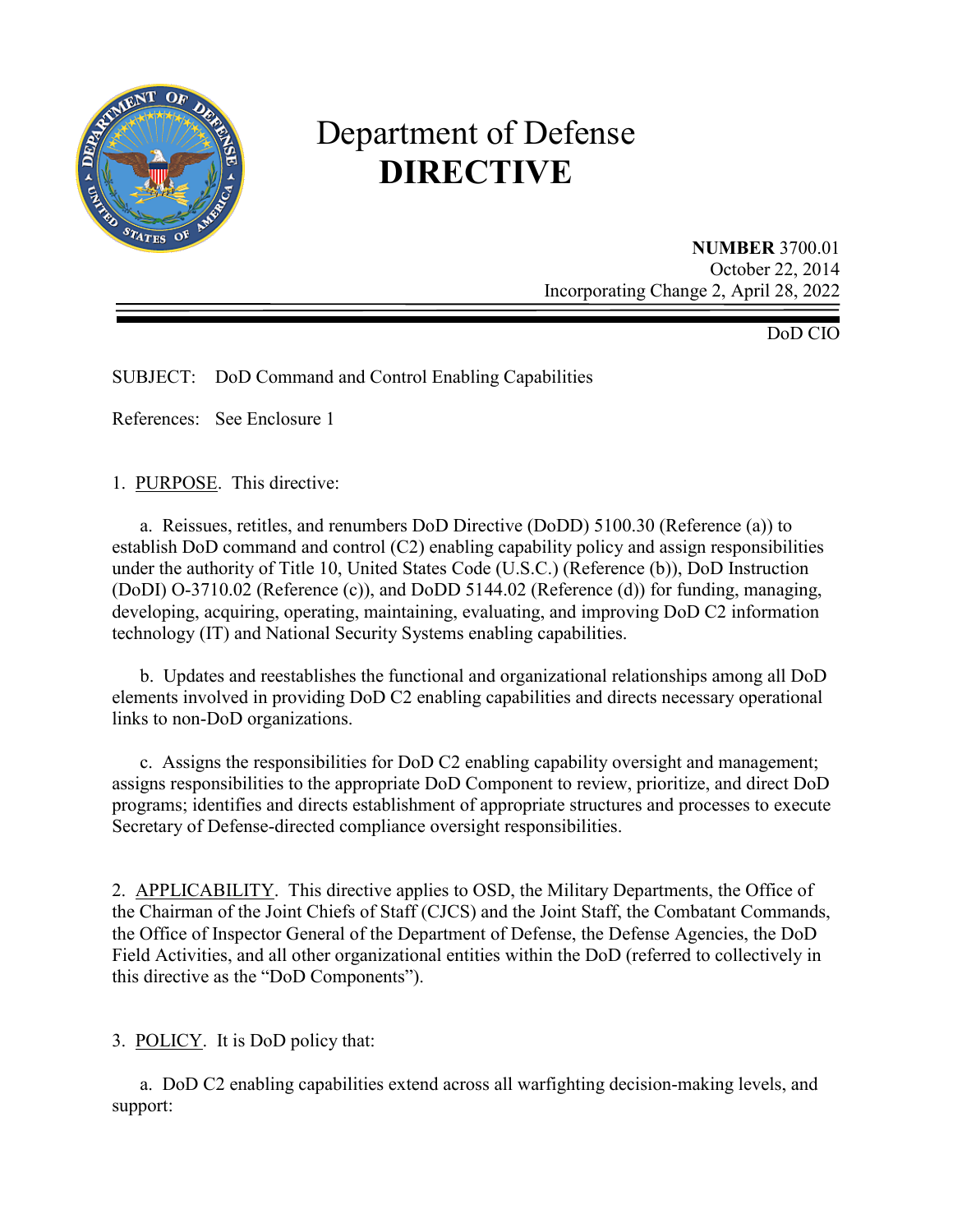(1) Requirements of the President, the Secretary of Defense, the CJCS, the Combatant Commanders (CCDRs), other senior leaders, and warfighters.

(2) The successful execution of the Unified Command Plan (Reference (e)).

b. DoD C2 information integration and decision support services will:

 (1) Ensure enhanced information sharing, collaboration, and situational awareness while maintaining cyber security and information assurance standards in accordance with DoDI 8500.01 (Reference (f)), DoDI 8320.02 (Reference (g)), DoDI 8330.01 (Reference (h)), and DoDI 8530.01 (Reference (i)).

 (2) Be managed using integrated strategic planning, integrated architectures, standards, measures of performance, risk assessment and management, transition plans, and portfolio management in accordance with DoDD 8115.01 (Reference (j)).

 (3) Support a seamless DoD C2 enabling capability that predictably degrades across the threat spectrum.

 (4) Ensure the integration of DoD C2 enabling capabilities throughout the DoD information enterprise, and among federal department and agency systems directly supporting senior leaders.

(5) Support the integration of DoD C2 enabling capabilities with mission partners.

 (6) Ensure DoD C2 enabling capabilities will be developed in such a manner as to maximize re-use across DoD Components, minimize redundant development efforts, and minimize cost to the DoD.

c. A DoD senior executive-level body under the authority and direction of the DoD Chief Information Officer (DoD CIO) Executive Board will provide governance and strategic oversight to develop recommendations on DoD C2 plans, policies and procedures, and initiate a review of issues, programs, initiatives, and systems in accordance with Deputy Secretary of Defense Memorandum (Reference (k)).

 d. DoD C2 oversight and management processes will ensure that integrated, flexible, interoperable, and adaptable DoD C2 enabling capabilities are developed. All C2 management and governance structures developed within DoD must support, and be consistent with, the oversight and management structure established by DoD CIO in conjunction with this directive.

4. RESPONSIBILITIES. See Enclosure 2.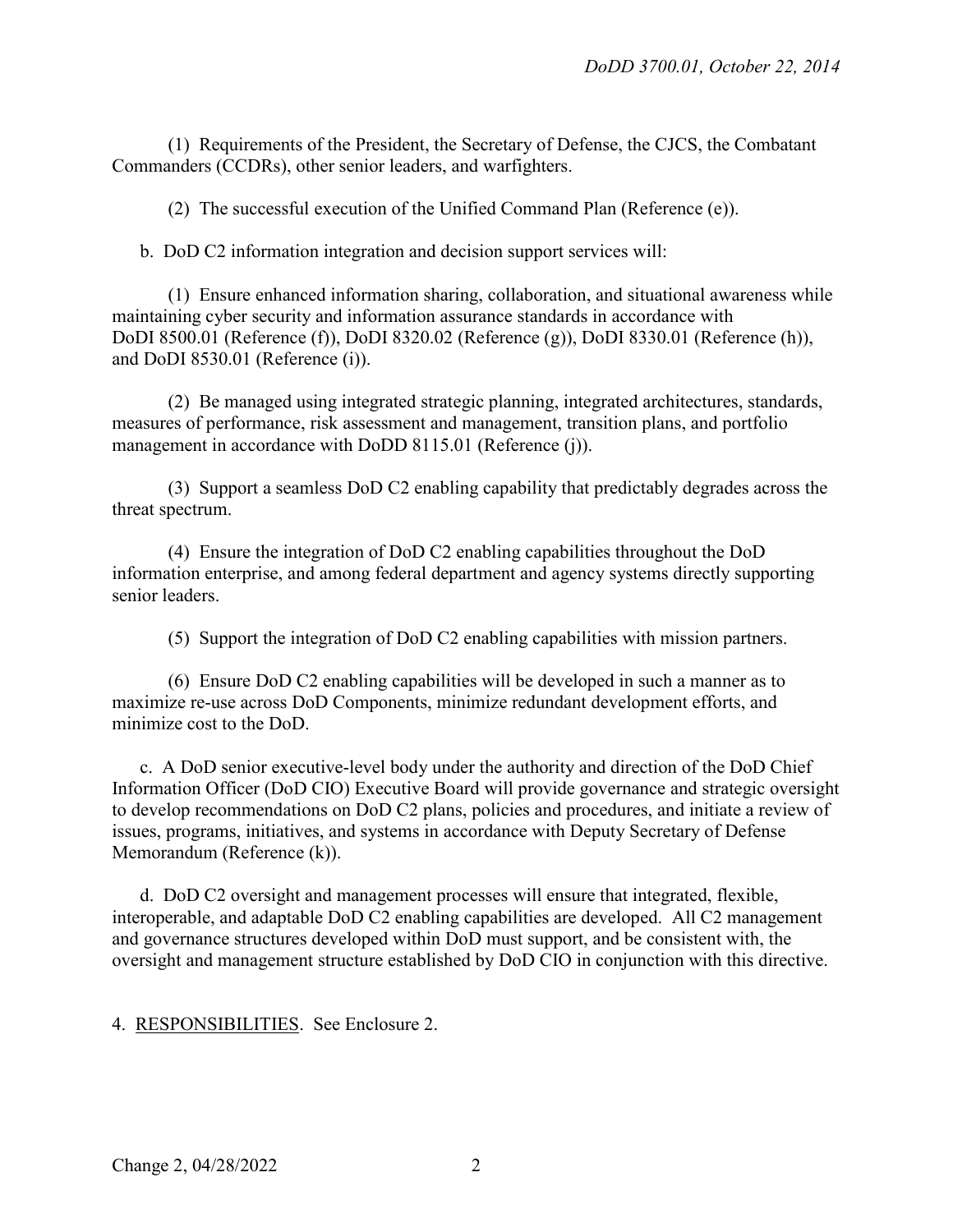5. RELEASABILITY. **Cleared for public release**. This directive is available on the Directives Division Website at https://www.esd.whs.mil/DD/.

6. SUMMARY OF CHANGE 2. The changes to this issuance:

a. Update the responsibilities formerly delegated to the Under Secretary of Defense for Acquisition, Technology, and Logistics in accordance with DoDDs 5135.02 and 5137.02 (References (x) and (y)).

b. Update organizational titles and references for currency.

7. EFFECTIVE DATE. This directive is effective October 22, 2014.

Robert O. Work Deputy Secretary of Defense

Enclosures

1. References 2. Responsibilities Glossary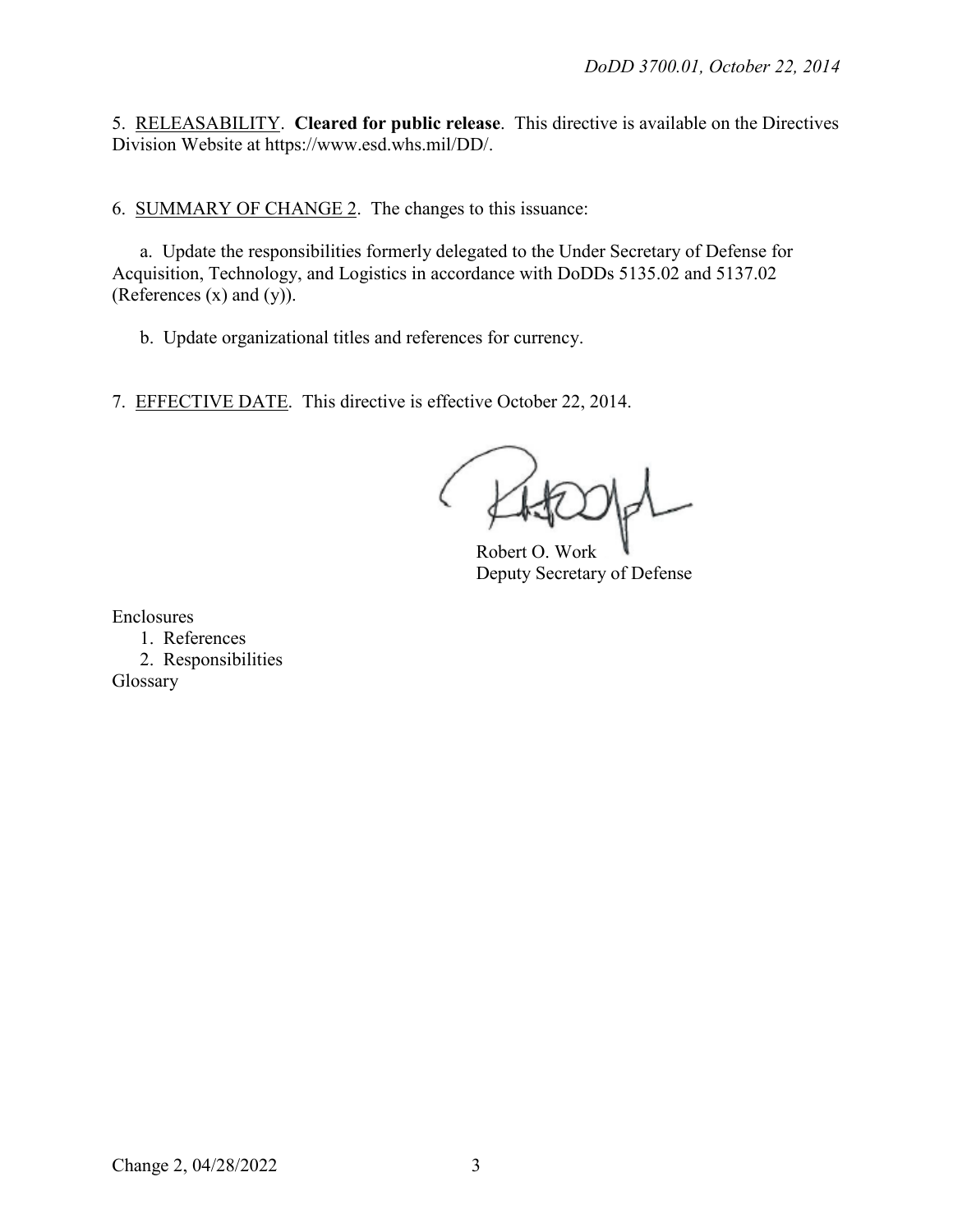# ENCLOSURE 1

# REFERENCES

- (a) DoD Directive 5100.30, "Department of Defense (DoD) Command and Control (C2)," January 5, 2006 (hereby cancelled)
- (b) Title 10, United States Code
- (c) DoD Instruction O-3710.02, "Secretary of Defense Communications (SDC)," October 20, 2014
- (d) DoD Directive 5144.02, "DoD Chief Information Officer (DoD CIO)," November 21, 2014, as amended
- (e) Unified Command Plan 20[1](#page-3-0)1, April 6, 2011, as amended<sup>1</sup>
- (f) DoD Instruction 8500.01, "Cybersecurity," March 14, 2014, as amended
- (g) DoD Instruction 8320.02, "Sharing Data, Information, and Information Technology (IT) Services in the Department of Defense," August 5, 2013, as amended
- (h) DoD Instruction 8330.01, "Interoperability of Information Technology (IT), Including National Security Systems (NSS)," May 21, 2014, as amended
- (i) DoD Instruction 8530.01, "Cyber Security Activities Support to DoD Information Network Operations," March 7, 2016, as amended
- (j) DoD Directive 8115.01, "Information Technology Portfolio Management," October 10, 2005
- (k) Deputy Secretary of Defense Memorandum, "Department of Defense Chief Information Officer Executive Board Charter," February 12, 2012
- (l) Section 3534 of Title 44, United States Code
- (m) Chairman of the Joint Chiefs of Staff Instruction 5123.01I, "Charter of the Joint Requirements Oversight Council and Implementation of the Joint Capabilities Integration and Development System," October 30, 2021
- (n) DoD Directive S-3710.01, "(U) National Leadership Command Capability," May 27, 2015
- (o) DoD Instruction 5000.88, "Engineering of Defense Systems," November 18, 2020
- (p) DoD Directive 5000.01, "The Defense Acquisition System," May 12, 2003 September 9, 2020
- (q) DoD Directive 5141.02, "Director of Operational Test and Evaluation (DOT&E)," February 2, 2009
- (r) DoD Directive 3020.26, "DoD Continuity Policy," February 14, 2018
- (s) DoD Directive 5111.01, "Under Secretary of Defense for Policy (USD(P))," June 23, 2020
- (t) DoD Directive 5000.71, "Rapid Fulfillment of Combatant Commander Urgent Operational Needs," August 24, 2012, as amended
- (u) DoD Directive S-5210.81, "(U) United States Nuclear Weapons Command and Control, Safety, and Security," April 24, 2017
- (v) Office of the Chairman of the Joint Chiefs of Staff, "DoD Dictionary of Military and Associated Terms," current edition
- (w) DoD Directive 8000.01, "Management of the Department of Defense Information Enterprise (DoD IE)," March 17, 2016, as amended

<span id="page-3-0"></span> $\overline{a}$  $<sup>1</sup>$  Available via the SIPRNET</sup>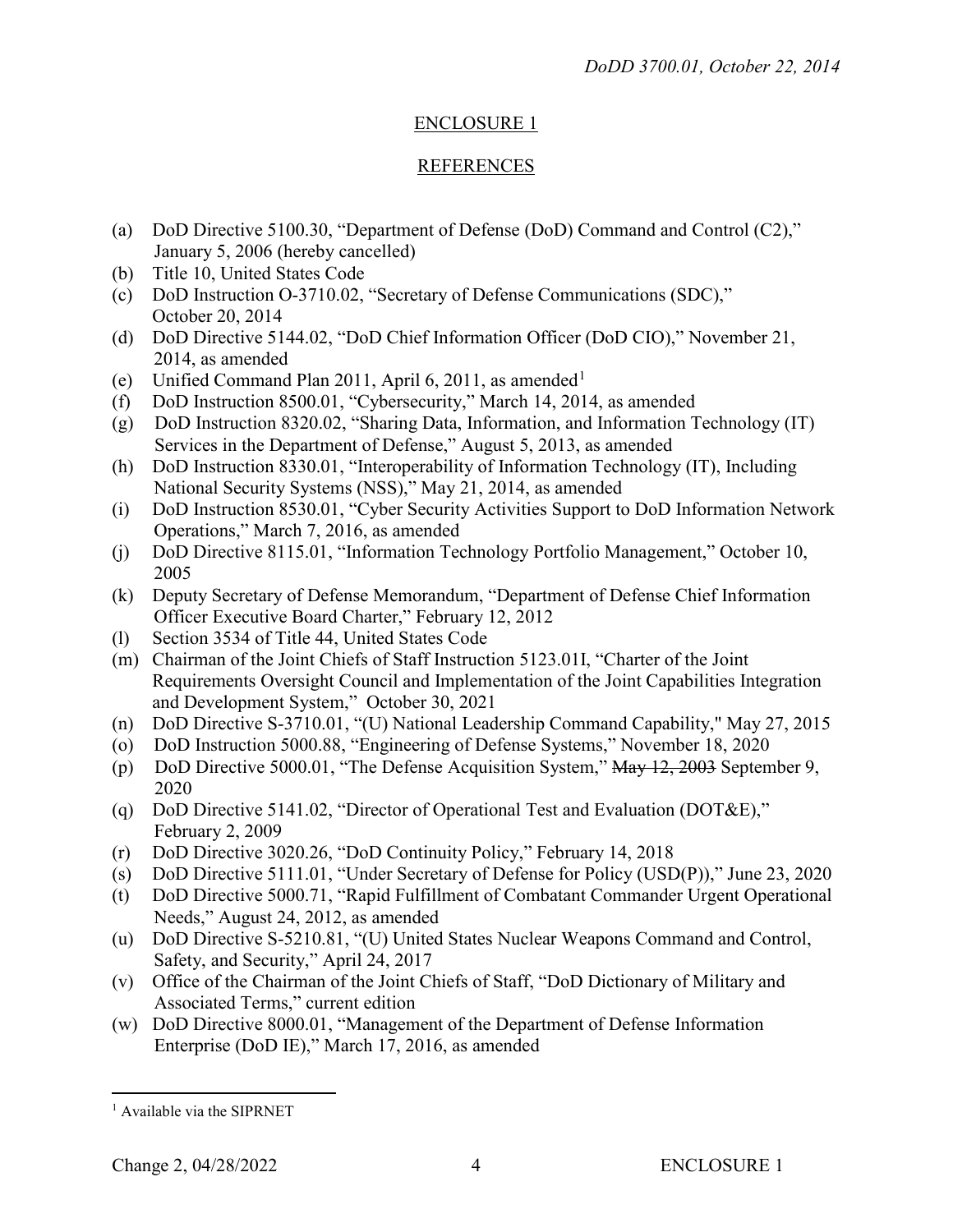- (x) DoD Directive 5135.02, "Under Secretary of Defense for Acquisition and Sustainment (USD(A&S))," July 15, 2020
- (y) DoD Directive 5137.02, "Under Secretary of Defense for Research and Engineering (USD(R&E))," July 15, 2020
- (z) DoD Instruction 5000.02, "Operation of the Adaptive Acquisition Framework," January 23, 2020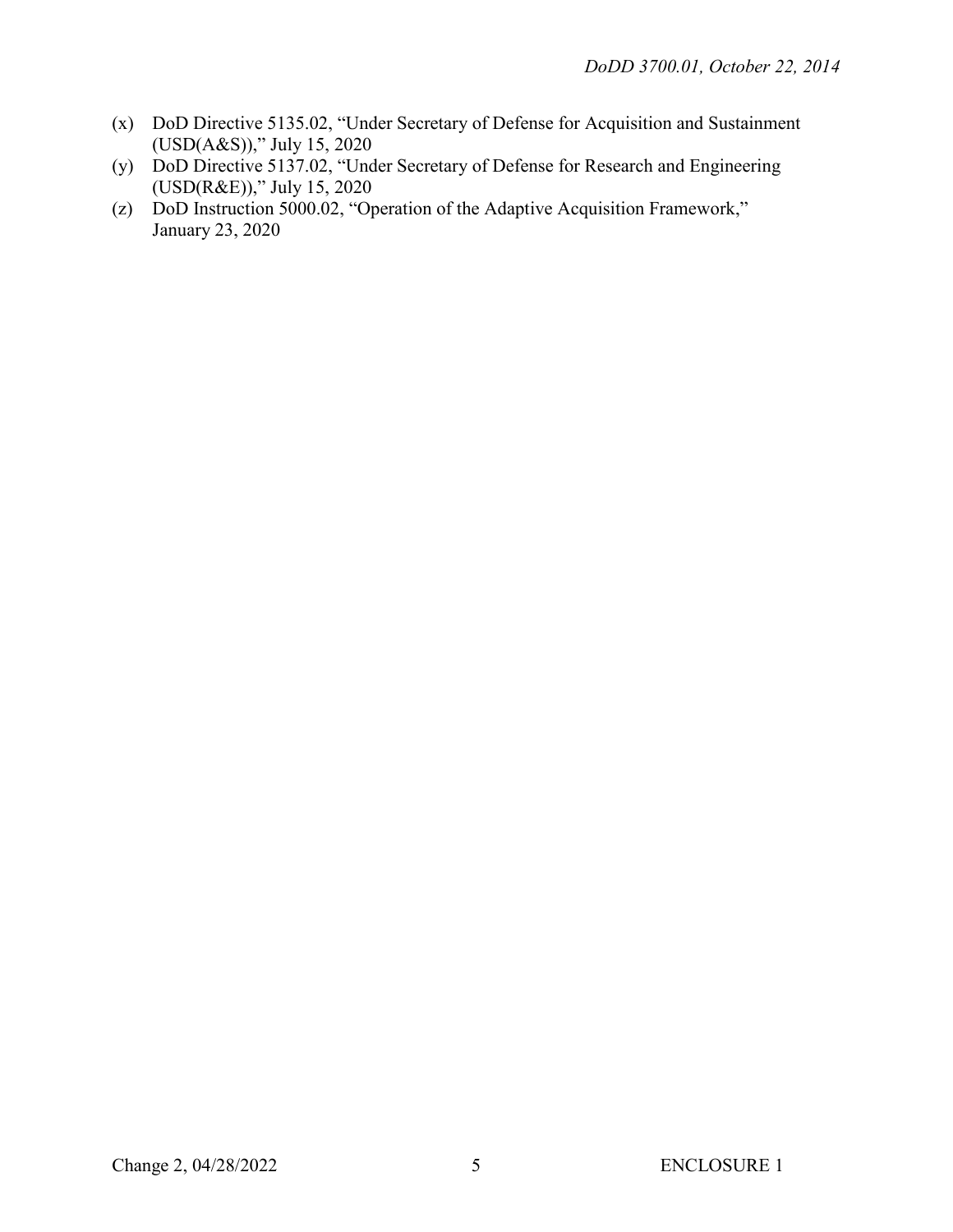#### ENCLOSURE 2

#### RESPONSIBILITIES

#### 1. DoD CIO. The DoD CIO:

a. Serves as the Principal Staff Assistant to the Secretary of Defense for all matters pertaining to the DoD information enterprise that supports DoD C2 enabling capabilities.

 b. Provides policy development, strategic planning, resource management, fiscal and program evaluation, and oversight for DoD C2 enabling capabilities.

c. Develops and implements an oversight and management structure for DoD C2 enabling capabilities.

d. Oversees DoD C2 enabling capabilities, including:

 (1) DoD Component policies and implementing instructions specific to DoD C2; coordinates on all DoD C2 planning, programming, and budgeting recommendations made to the Secretary of Defense, consistent with section 3534 of Title 44, U.S.C. (Reference (1)).

 (2) The integration of DoD C2 services, systems, applications, standards, and architectures in collaboration with the Under Secretary of Defense for Acquisition and Sustainment (USD(A&S)); the Under Secretary of Defense for Policy (USD(P)); the Under Secretary of Defense for Intelligence and Security (USD(I&S)); the Under Secretary of Defense for Research and Engineering (USD(R&E)); the CJCS; CCDRs; and Secretaries of the Military Departments.

 (3) DoD C2 plans, programs, and budgets that support development of materiel and nonmateriel solutions for joint military capability requirements that have been validated in accordance with CJCS Instruction 5123.01I (Reference (m)) and Presidentially directed DoD C2 enabling capabilities.

 (4) The development and maintenance of DoD C2 reliability, survivability, security, and accessibility standards produced by the DoD Components.

 (5) Fixed, mobile, and airborne resources that support Presidential requirements to ensure they are integrated with DoD C2 enabling capabilities, in accordance with DoDD S-3710.01 (Reference (n))

 e. Ensures information sharing regarding DoD C2 enabling capabilities with mission partners.

 f. Develops overarching architectures and documentation that describe the specifications, data format, reliability requirements, and metrics necessary to promote DoD C2 enabling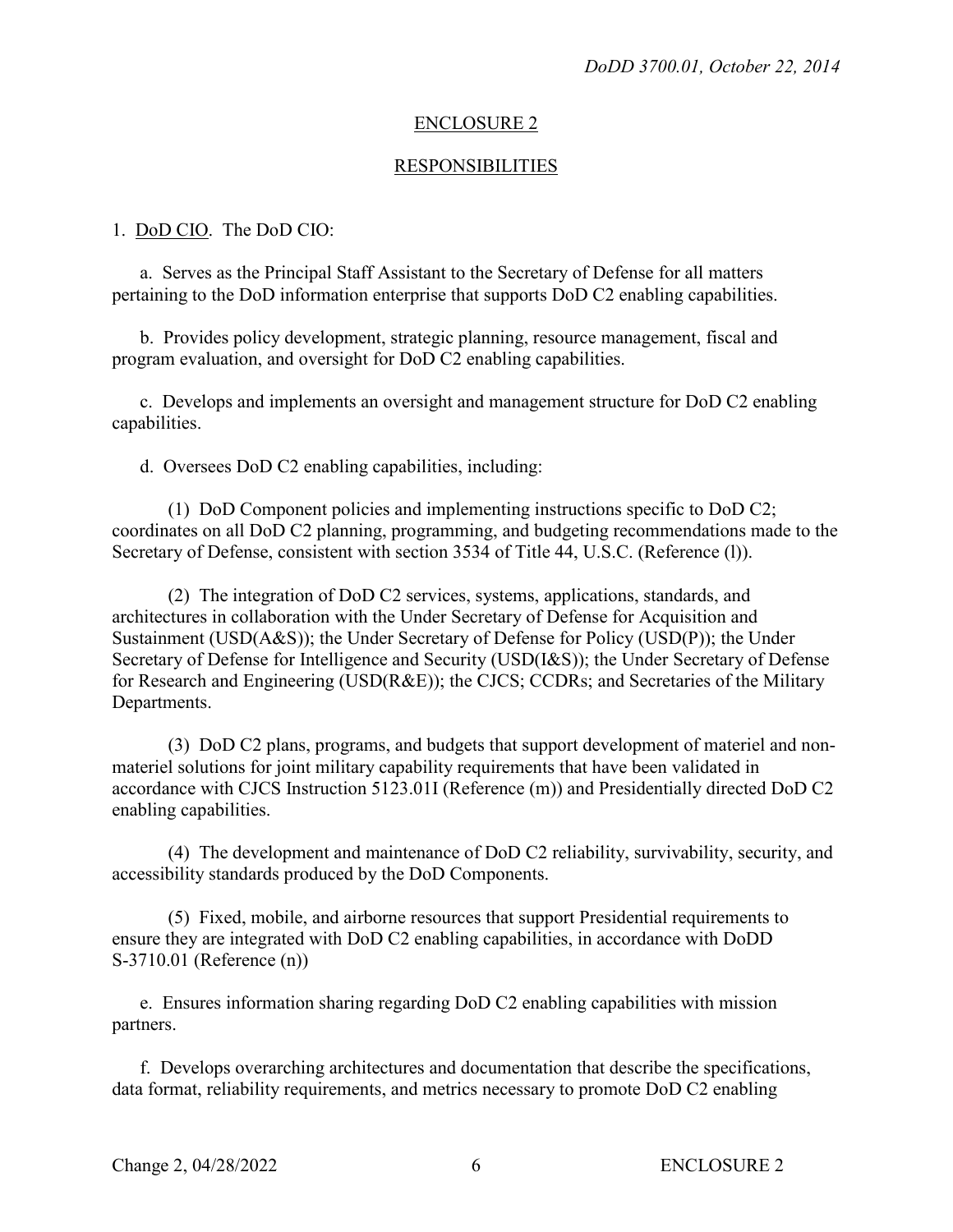capability strategies.

g. Chairs a senior executive-level body under the authority and direction of the DoD CIO Executive Board to provide governance and strategic oversight to address DoD C2 enabling capability issues.

 h. Periodically updates and maintains the DoD C2 Strategic Plan and DoD C2 Implementation Plan in coordination with the USD(A&S); the USD(P), the USD(I&S); the USD(R&E); the CJCS; CCDRs; and Secretaries of the Military Departments.

2. DIRECTOR, DEFENSE INFORMATION SYSTEMS AGENCY (DISA). Under the authority, direction, and control of the DoD CIO and in addition to the responsibilities in Paragraph 12 of this enclosure, the Director, DISA:

a. Leads systems engineering support, as identified in DoDIs 5000.88 and 5000.02 (References (o) and (z)), with input from the DoD Components, to sustain and modernize the DoD information enterprise that supports DoD C2 enabling capabilities.

 b. Reviews and assesses DoD C2 capabilities to ensure system integration, interoperability, and standardization among the DoD Components, consistent with OSD and Joint Staff policy (e.g., Reference (h)), and with U.S. Government (USG) agencies.

 c. Supports DoD C2 matters through plans, programs, and budgets to ensure the Department of Defense information network (DoDIN) and DoDIN Enterprise Services are capable of supporting DoD C2 requirements.

### 3. USD $(A&S)$ . The USD $(A&S)$ :

 a. Ensures acquisition of DoD C2 enabling capabilities conform with the policies and practices of the DoD Acquisition System pursuant to DoDD 5000.01 (Reference (p)).

b. Ensures acquisition activities related to DoD C2 programs that effectively support the Combatant Commands and Military Services in coordination with the DoD CIO and the CJCS.

 c. Supports the periodic update of the DoD C2 Strategic Plan and DoD C2 Implementation Plan.

 d. In coordination with the DoD CIO and the USD(R&E), ensures DoD C2 system acquisition enables the integration of DoD C2 services, capabilities, standards, and architectures.

e. Performs duties as the Principal Staff Assistant and capability portfolio manager for the nuclear command control and communications enterprise, with responsibility for nuclear command control and communications acquisition, procurement, modernization, sustainment, interoperability, and resources in accordance with Reference (x).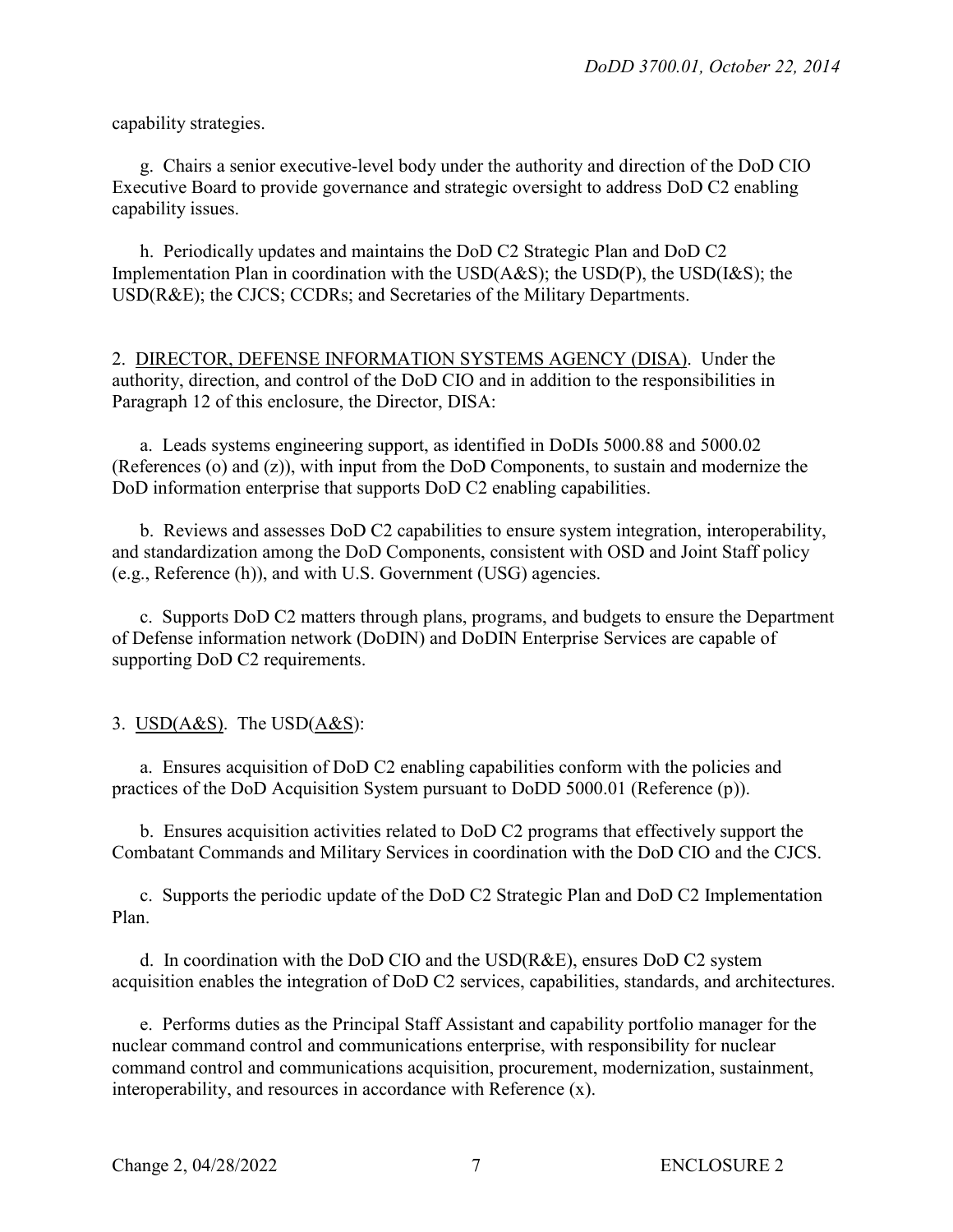4. DIRECTOR, DEFENSE THREAT REDUCTION AGENCY (DTRA). Under the authority, direction, and control of the USD(A&S), through the Assistant Secretary of Defense for Nuclear, Chemical, and Biological Defense Programs, and in addition to the responsibilities in Paragraph 12 of this enclosure, the Director, DTRA:

a. Provides recommendations to the Secretary of Defense, DoD CIO, USD(A&S), and the CJCS for assessing vulnerabilities and enhancing the survivability and operability of DoD C2 resources and systems throughout the threat spectrum, with particular focus on the effects of chemical, biological, radiological, nuclear, and high yield explosive (CBRNE) weapons.

 b. Maintains and provides modeling, simulation, and testing capability to predict and assess the consequences of attacks using CBRNE weapons in warfighting and asymmetrical terrorist threat scenarios.

c. Provides an assessment program on critical DoD C2 enabling capabilities, under the direction of USD(A&S) and DoD CIO, that continuously addresses the spectrum of natural hazards and hostile threats and provides the results of the assessment to identify vulnerabilities of critical missions and recommends solutions to mitigate them.

#### 5. USD(R&E). The USD(R&E):

a. In coordination with the DoD CIO and the USD(A&S), ensures DoD C2 enabling capability related research and development provides for the integration of DoD C2 services, capabilities, standards, and architectures.

 b. Develops and evolves long-term command, control, and communication network architectures; initiates, manages, and coordinates technology maturation; and ensures suitability of the innovation base to support DoD C2 enabling capabilities.

c. Coordinates with the Secretaries of the Military Departments, DoD CIO, CJCS, and USD(A&S) to develop viable transition paths for research, development, and engineering initiatives that support DoD C2 enabling capabilities.

d. In coordination with the DoD CIO and the DoD Components, oversees developmental test and evaluation, systems engineering, and technology readiness assessments of designated DoD C2 systems and ensures that reviews are timely and effectively implemented.

6. DIRECTOR, MISSILE DEFENSE AGENCY (MDA). Under the authority, direction, and control of the USD(R&E) and in addition to the responsibilities in Paragraph 12 of this enclosure, the Director, MDA, ensures missile defense C2 systems, processes, and procedures are integrated into DoD C2.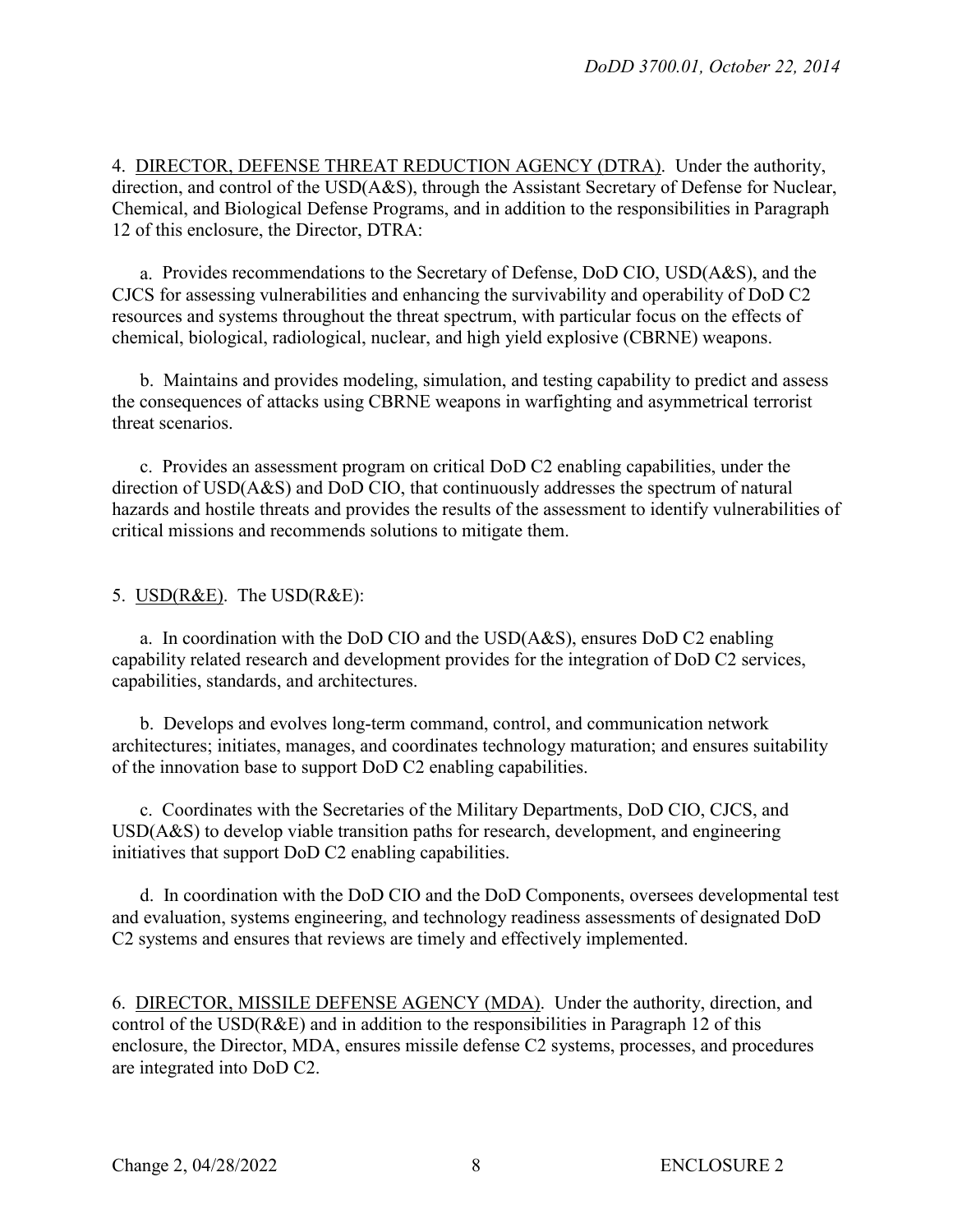## 7. DIRECTOR, OPERATIONAL TEST AND EVALUATION (DOT&E). The DOT&E:

a. Oversees and approves operational testing related to DoD C2 systems acquisition.

 b. Oversees and manages efforts to improve interoperability and information assurance in the DoD through the operational evaluation of the systems under oversight and of exercises conducted by the Combatant Commands and the Military Departments in accordance with DoDD 5141.02 (Reference (q)).

#### 8.  $USD(P)$ . The  $USD(P)$ :

a. Ensures DoD C2 supports overarching continuity of operations (COOP) and continuity of government (COG) policy and requirements in accordance with DoDD 3020.26 (Reference (r)), and that DoD C2 policies and procedures will support and complement current and future department and agency COOP and COG processes across the DoD Component community and other federal departments and agencies.

 b. Supports the periodic update of the DoD C2 Strategic Plan and DoD C2 Implementation Plan.

c. Coordinates with DoD CIO on incorporation of DoD C2 enabling capabilities into the planning phase of the DoD Planning, Programming, and Budgeting System in accordance with DoDD 5111.01 (Reference (s)).

9. UNDER SECRETARY OF DEFENSE (COMPTROLLER)/CHIEF FINANCIAL OFFICER, DEPARTMENT OF DEFENSE (USD(C)/CFO). The USD(C)/CFO reviews and evaluates DoD Component plans, programs, and budget submissions for adherence to established priorities, policies, procedures, standards, and resource guidance supporting DoD C2.

10.  $\overline{USD(1\&S)}$ . The  $\overline{USD(1\&S)}$ :

 a. Ensures DoD intelligence, surveillance, and reconnaissance (ISR) policies, architectures, and functional capabilities are integrated with DoD C2 services and capabilities.

 b. Coordinates with the DoD CIO to ensure that current and future DoD ISR developments are consistent with net-enabled operations across the DoDIN and are interoperable to the level necessary to meet mission support requirements.

c. Assesses the performance and support of Defense intelligence activities relevant to DoD C2 and works with the DoD CIO to ensure intelligence assessments are integrated into DoD C2 decision-support tools and processes.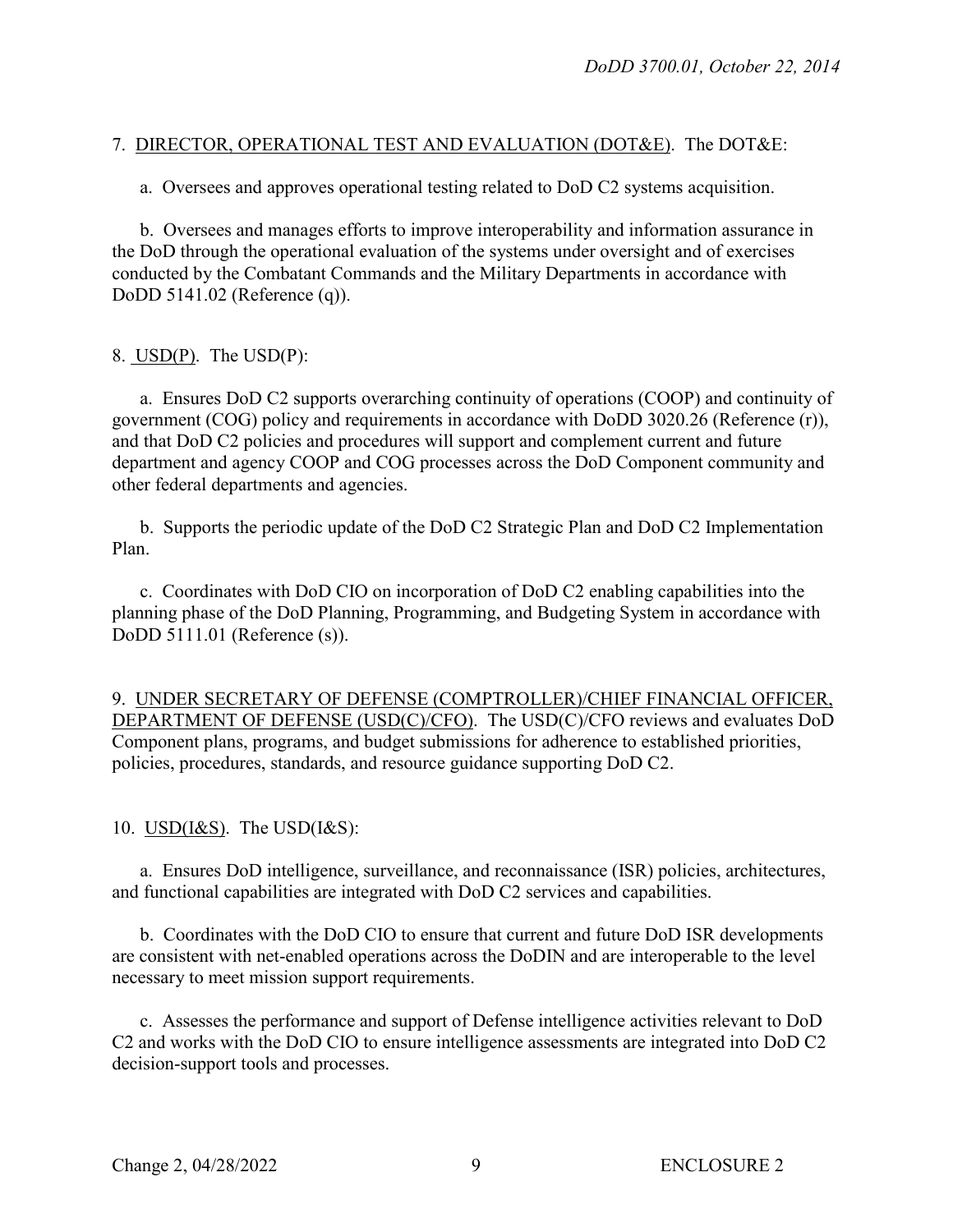d. Supports the periodic update of the DoD C2 Strategic Plan and DoD C2 Implementation Plan.

11. DIRECTOR, DEFENSE INTELLIGENCE AGENCY (DIA). Under the authority, direction, and control of the USD(I&S) and in addition to the responsibilities in Paragraph 12 of this enclosure, the Director, DIA, develops and updates threat assessments used to determine DoD C2 survivability and reliability, deployments, deployment training scenarios, and system requirements.

# 12. DoD COMPONENT HEADS. The DoD Component heads:

 a. Support DoD C2 by ensuring acquired systems are compliant with data-centric strategies, policies, and guidance, and provide survivable, reliable support for senior USG officials and the U.S. military, as well as the suitability of solutions to meet operational requirements.

b. Support DoD C2 through plans, programs, and budgets and execute programs that will develop materiel solutions for Joint Capabilities Integration and Development System-approved DoD C2 enabling capabilities.

 c. Help the Director, DISA, provide systems engineering support for DoD C2 enabling capabilities.

 d. Conduct operational evaluations of DoD C2 systems, equipment, and facilities in support of the geographic and functional commands.

 e. Support the periodic update of the DoD C2 Strategic Plan and DoD C2 Implementation Plan.

 f. Coordinate policies and implementing instructions specific to DoD C2 with the DoD CIO with regard to capabilities planning, programming, and budgeting recommendations.

g. Ensure that for DoD C2 enabling capabilities associated with urgent operational needs, as described in Reference (m), all oversight, management structures, reviews, assessments, support, assistance, and other actions described in this directive are performed in a manner consistent with the policy established by the DoD, including policy established in DoDD 5000.71 (Reference (t)).

13. CJCS. In addition to the responsibilities in Paragraph 12 of this enclosure and in coordination with the other DoD Component heads, the CJCS:

a. Provides advice and assessments on DoD C2 enabling capability needs and establishes the operational requirements for C2 capabilities, systems, and services, as well as the suitability of solutions to meet operational expectations.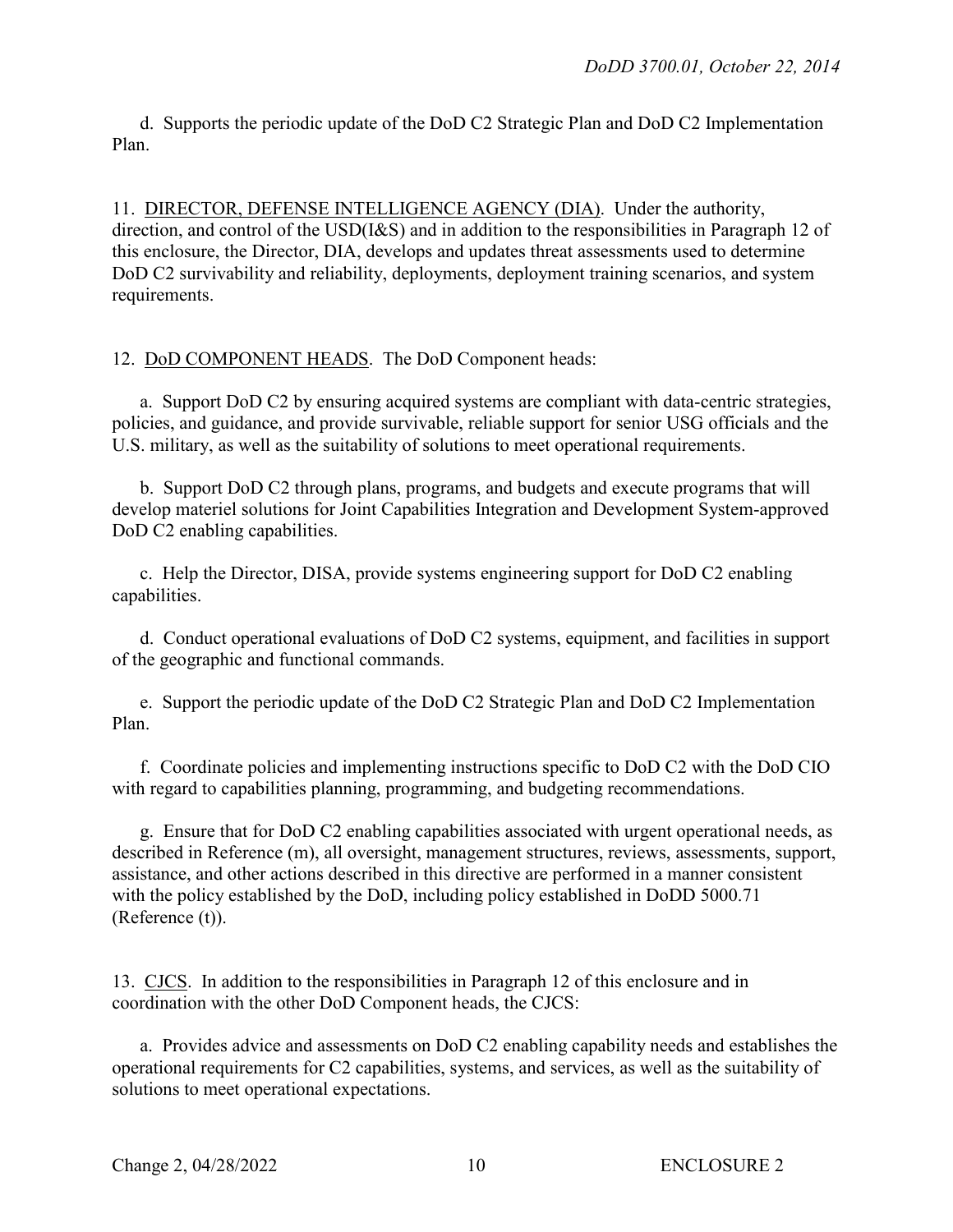b. Defines the DoD C2 enabling capabilities required to support the full range of operations.

c. Operates the National Military Command System (NMCS) to meet the needs of the President, the Secretary of Defense, and the global and regional warfighters. Defines the Component C2 capabilities of the NMCS, establishes operational policies, and ensures their compliance in accordance with Reference (n), DoDD S-5210.81 (Reference (u)), and CJCS guidance.

 d. Identifies specific DoD C2 systems, equipment, and facilities subject to survivability and reliability design standards.

 e. Monitors the development and readiness of DoD C2 capabilities compliance with established survivability, reliability, security, and accessibility standards.

 f. Confirms and supports capability-based requirements for DoD C2 through the capabilitiesbased assessment process.

 g. Supports the periodic update of the DoD C2 Strategic Plan and DoD C2 Implementation Plan.

h. Participates in reviews and advises the OSD on all DoD C2 policy matters.

i. On behalf of the warfighter, integrates and assesses DoD C2 enabling capabilities, data strategies and standards, architectures, operational concepts, and mission partner operations.

14. CCDRs. In addition to the responsibilities in Paragraph 12 of this enclosure, the CCDRs support the CJCS in establishing requirements for sharing DoD C2 information and data with mission partner networks.

15. COMMANDER, UNITED STATES STRATEGIC COMMAND (USSTRATCOM). In addition to the responsibilities in Paragraphs 12 and 14 of this enclosure and in coordination with the CJCS, the Commander, USSTRATCOM, ensures that USSTRATCOM mission responsibilities are properly integrated into plans, architectures, and processes that constitute and sustain DoD C2 capabilities, consistent with Reference (e).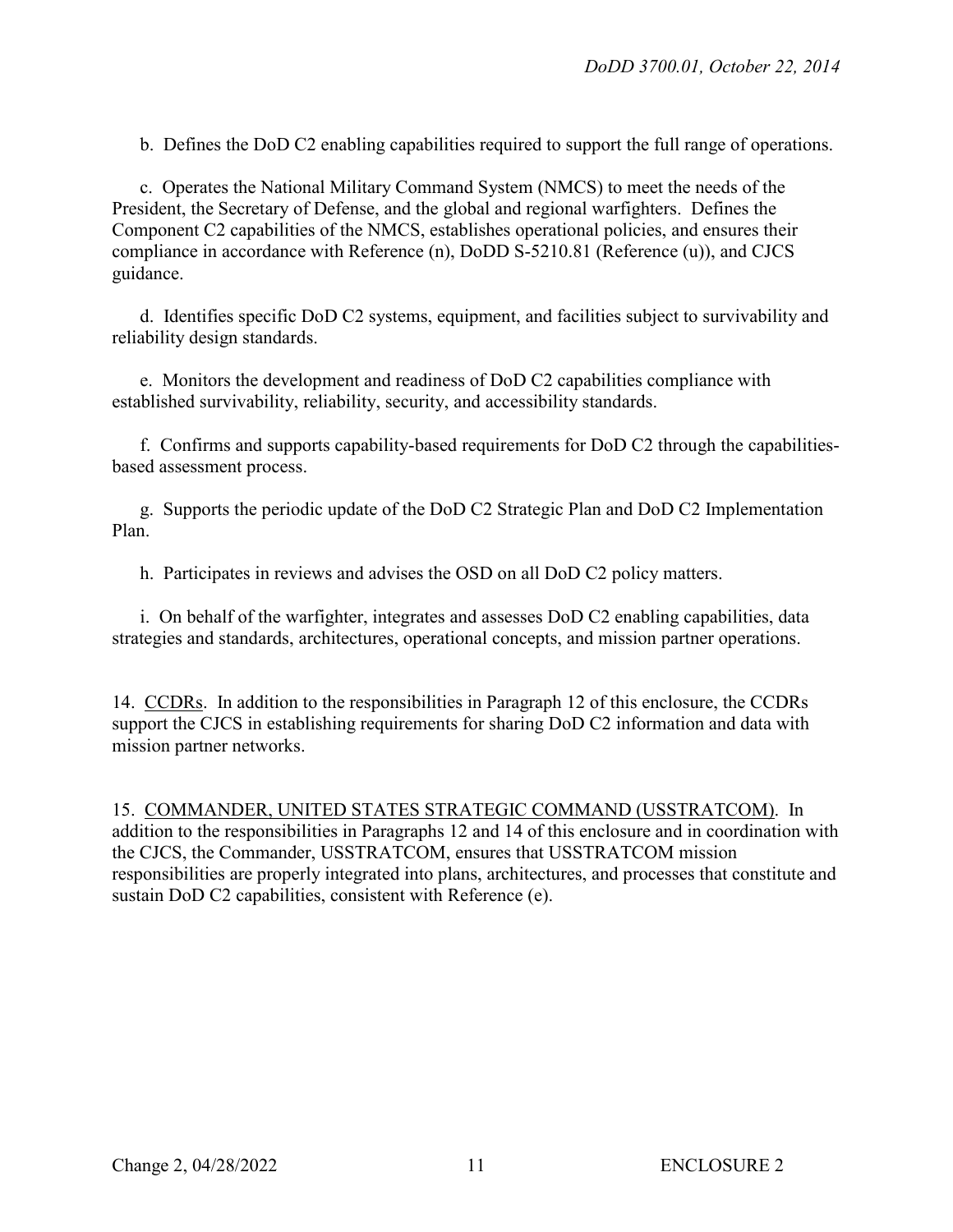#### **GLOSSARY**

# PART I. ABBREVIATIONS AND ACRONYMS

| C <sub>2</sub>    | command and control                                                      |
|-------------------|--------------------------------------------------------------------------|
| <b>CBRNE</b>      | chemical, biological, radiological, nuclear, and high yield explosives   |
| <b>CCDR</b>       | <b>Combatant Commander</b>                                               |
| <b>CJCS</b>       | Chairman of the Joint Chiefs of Staff                                    |
| COG               | continuity of government                                                 |
| <b>COOP</b>       | continuity of operations                                                 |
| <b>DIA</b>        | Defense Intelligence Agency                                              |
| <b>DISA</b>       | Defense Information Systems Agency                                       |
| DoD CIO           | DoD Chief Information Officer                                            |
| DoDD              | DoD directive                                                            |
| DoDI              | DoD instruction                                                          |
| <b>DoDIN</b>      | Department of Defense information network                                |
| DOT&E             | Director, Operational Test and Evaluation                                |
| <b>DTRA</b>       | Defense Threat Reduction Agency                                          |
| <b>ISR</b>        | intelligence, surveillance, and reconnaissance                           |
| IT                | information technology                                                   |
| <b>MDA</b>        | Missile Defense Agency                                                   |
| <b>NMCS</b>       | National Military Command System                                         |
| U.S.C.            | <b>United States Code</b>                                                |
| USD(A&S)          | Under Secretary of Defense for Acquisition and Sustainment               |
| USD(C)/CFO        | Under Secretary of Defense (Comptroller)/Chief Financial Officer,<br>DoD |
| $USD(I\&S)$       | Under Secretary of Defense for Intelligence and Security                 |
| USD(P)            | Under Secretary of Defense for Policy                                    |
| USD(R&E)          | Under Secretary of Defense for Research and Engineering                  |
| <b>USG</b>        | U. S. Government                                                         |
| <b>USSTRATCOM</b> | United States Strategic Command                                          |

# PART II. DEFINITIONS

Unless otherwise noted, these terms and their definitions are for purposes of this directive.

 $C2$ . Defined in the DoD Dictionary of Military and Associated Terms (Reference  $(v)$ ).